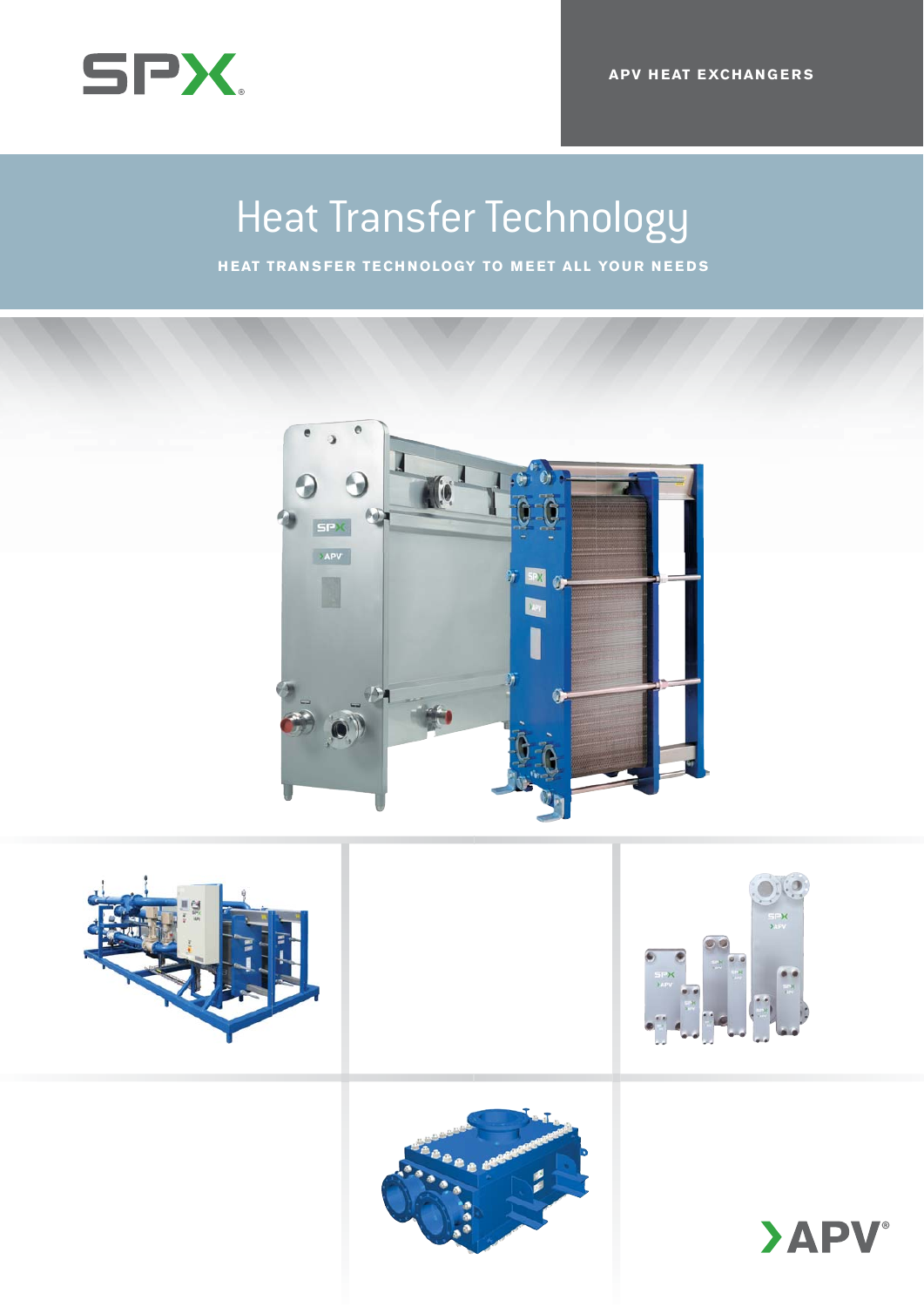# About APV

SPX provides advanced APV heat transfer solutions for cooling, heating, condensing and evaporation of process fluids - designed to solve heat transfer process challenges in a vast array of industries. They are designed to meet demanding process conditions and to optimize the utilisation of energy. APV heat transfer solutions have proven reliable and highly efficient helping customers worldwide to run their processes safely and economically. Since APV invented the plate heat exchanger in 1923 we have been pioneering applicable technology in pressing, shaping, welding, sealing and testing steel. Dedicated and specialized SPX staff around the world is committed to design and provide efficient and durable heat transfer solutions to help customers optimize energy utilization and minimize downtime for improved profitability.

# About SPX

Based in Charlotte, North Carolina, SPX Corporation (NYSE: SPW) is a global Fortune 500 multi-industry manufacturing leader. The company's highly-specialized, engineered products and technologies serve customers in three primary strategic growth markets: infrastructure, process solutions, and diagnostic systems. Many of SPX's innovative solutions are playing a role in helping to meet rising global demand for electricity, processed foods and beverages and vehicle services, particularly in emerging markets. The company's products include food processing systems for the food and beverage industry, power transformers for utility companies, cooling systems for power plants; and diagnostic tools and equipment for the automotive industry. For more information, please visit www.spx.com.

# Efficient heat transfer processes for improved performance

– higher heat recovery means lower energy costs

Energy consumption and runtime are key parameters affecting production costs in several sectors. Minimising energy consumption through more efficient process heat recovery is critical to profitability in the face of increasing energy costs. Improving process performance and avoiding unscheduled stoppages can increase runtime. Both deliver immediate and significant cost savings that translate directly to the bottom line.

SPX provides advanced APV heat transfer solutions for cooling, heating, condensing and evaporation of process fluids and for utility applications in a vast array of industries, ranging from food and beverage to oil and gas and industrial processes. Solutions are based on a complete range of plate-type heat exchanger technologies including gasketed, semi-welded and welded plate heat exchangers as well as tubular heat exchangers for hygienic applications. These range from high-capacity, heavy-duty units to small, compact designs, and are available either as standard solutions or as customised units based on ground-breaking designs and a vast variety of materials. APV heat exchangers may be supplied as standalone components or integrated into modules or complete systems.

### Lifetime Performance - maximising efficiency and ROI

SPX is committed to helping you improve the performance and profitability of your heat transfer equipment and solutions throughout its entire lifetime. Lifetime performance depends on a long line of factors that can affect uptime, efficiency and costs. SPX offers the following services to ensure maximum performance and return on investment from your plant and equipment.

### **Service and maintenance assistance**

Service centres and field service technicians available to troubleshoot and rectify any problems, and minimize unscheduled downtime

#### **Original spare parts**

Robustness and reliability are critical in heat transfer solutions working in challenging process conditions found in several industries. The same applies to components and parts. To minimize the risk of unscheduled stoppages due to premature failure of non-original components and parts spare parts are available all over the world with short notice

SPX will be pleased to recommend an on-site spare parts inventory to cover your needs, balancing risk against capital outlay.

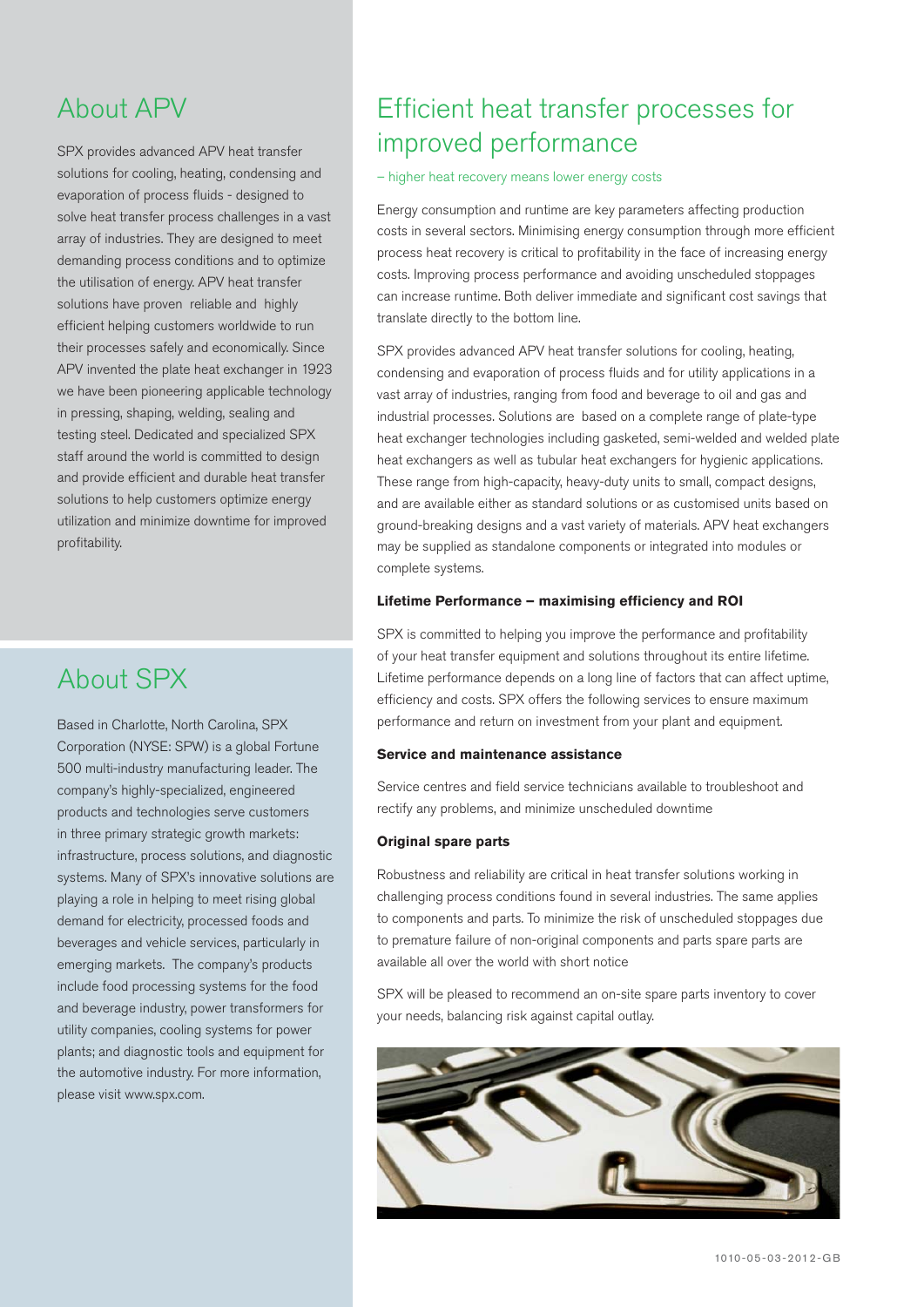# Typical product applications

#### **Maintenance agreements**

Many customers choose to guard against unexpected stoppages via maintenance agreements based on tried-and-tested standards for their equipment with any necessary adaptations to their particular situation and requirements. Maintenance agreements involve periodic visits by SPX specialists to service the equipment and take action to rectify any issues that could cause problems before their next visit.

#### **Refurbishment - maintaining performance**

APV plate heat exchangers are designed for a long and troublefree working life. Wear and tear are unavoidable, however, and at some point during their service life, refurbishment of the plate heat exchanger and replacement of the plate pack can bring a significant boost to performance and efficiency.

### **On-site audits – reduce operating expenses**

SPX engineers are also available to conduct on-site audits of your plant and equipment in order to identify areas where upgrades or replacements can further lower your cost of ownership by improving efficiency and reducing your operating and maintenance expenses.

### **Global presence – dedicated people**

The SPX global market presence extends throughout the world to where our customers are going — and where they're growing. APV heat transfer specialists assist customers all over the world in selecting the solutions that will deliver the best performance and ROI over a long service life in their particular applications and process conditions. In addition to leading technology and the wealth of experience and expertise available, one of the main reasons why customers prefer heat transfer solutions from SPX is the close and confidential partnership between our engineers and the customer's own experts. A global team of highly qualified and experienced specialists with special knowledge of sector needs and solution options are dedicated to bring you the best of heat transfer.



SPX provides advanced APV heat transfer solutions for cooling, heating, condensing and evaporation of process fluids and utility applications - designed to solve heat transfer process challenges in a vast array of industries.

**Dairy, Food & Beverage**



**Oil & Gas**



**Petrochemical & Chemical** 



**Power**



**HVAC**

**Industrial Process**





**Marine**



**Pharmaceutical & personal care**

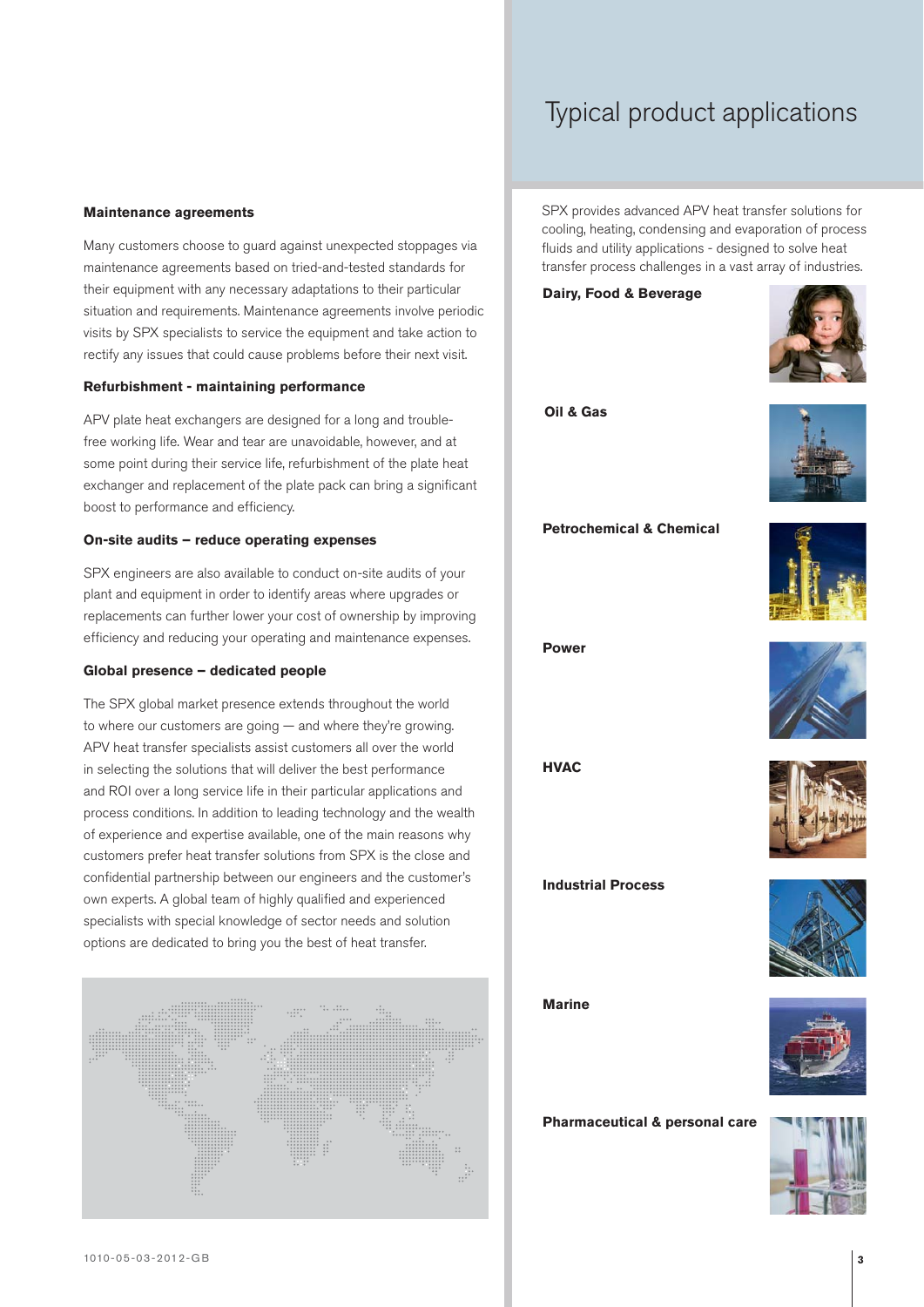# Plate Heat Exchangers for Efficient Heat Transfer

# **EnergySaver**

For processing low-viscosity media. Designed for high thermal efficiency with a very close temperature approach.



### **DuraFlow**

For medium or high viscosity media. Designed for continuous process and long run time.



### **EasyFlow**

For media containing fibres or pulp, requiring highest possible recovery without blocking.



### **DuoSafety**

The DuoSafety system is an early warning system, designed to detect leakages at an early stage and enable the end user to take precautions against intermixing of the fluids.





# **Hygienic frames**

Extendable frames to meet stringent hygienic requirements.

# **Industrial frames** Wide range of extendable frames for meeting various

quality needs.



# **ParaWeld**

Welded plate pairs. Designed with welded channels allowing handling of aggressive fluids. Widely used for single and twophase heat transfer in refrigeration and in chemical, industrial and petrochemical applications.





ParaWeld Conventional



Welding on plate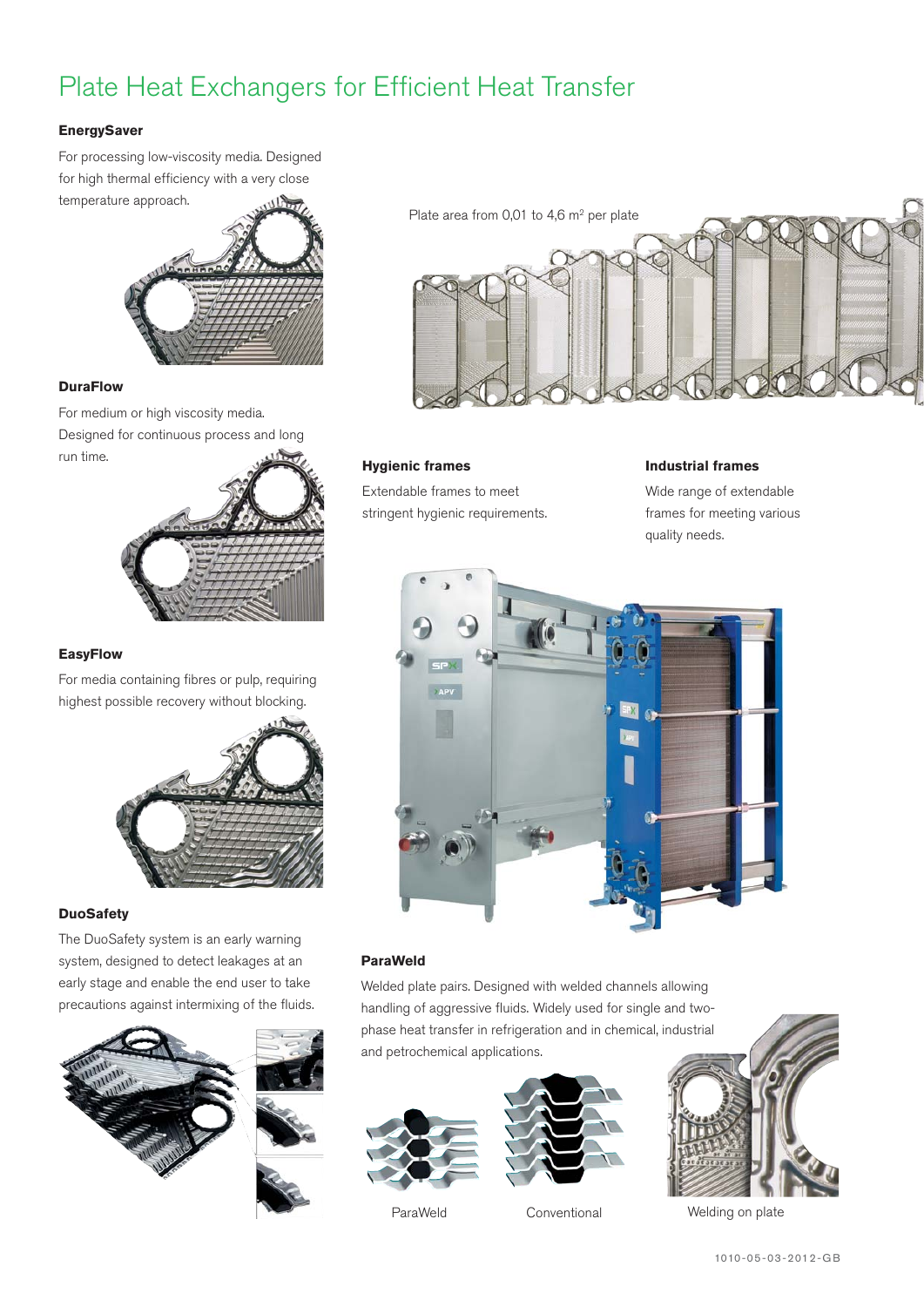

# **Plate Evaporator**

For the concentration of milk, juices, syrups, animal and vegetable extracts, effluents and industrial streams.

# **ParaBrazed**

A comprehensive range of compact brazed plate heat exchangers especially suited for water heater, district heating units, gas boilers, and solar heating.



| <b>SELECTION GUIDE</b>           | EnergySaver                                                                                                    | <b>DuraFlow</b>                                                                                                                                                                                                                    | EasyFlow                                                                                                                                                                                                                                                 | DuoSafety                                                                                                                                                                                                             | ParaWeld                                                                                                                                                                       | ParaBrazed                                                                          | PlateEvaporator                                                                                                                                                      |
|----------------------------------|----------------------------------------------------------------------------------------------------------------|------------------------------------------------------------------------------------------------------------------------------------------------------------------------------------------------------------------------------------|----------------------------------------------------------------------------------------------------------------------------------------------------------------------------------------------------------------------------------------------------------|-----------------------------------------------------------------------------------------------------------------------------------------------------------------------------------------------------------------------|--------------------------------------------------------------------------------------------------------------------------------------------------------------------------------|-------------------------------------------------------------------------------------|----------------------------------------------------------------------------------------------------------------------------------------------------------------------|
| <b>DESCRIPTION</b>               | Plate with narrow<br>gap and many<br>contact points<br>to secure high<br>thermal efficiency                    | Plate with wide<br>gap and reduced<br>number of<br>contact points to<br>ease the flow of<br>viscous products<br>and products<br>containing<br>small particles.<br>Designed for<br>continuous.<br>durable flow and<br>long run time | Wide gap plate<br>with reduced<br>number of<br>contact points to<br>ease the flow of<br>viscous products<br>and products<br>containing fibres<br>or pulp. Designed<br>for long run<br>time, continuous<br>flow, and extra<br>gentle product<br>treatment | Double wall (for<br>added safety)<br>consisting of 2<br>layers of plates<br>per flow plate<br>in order to drain<br>any fluid from<br>leakage to the<br>atmosphere. For<br>use in gasketed<br>plate heat<br>exchangers | Corrugated<br>plates welded<br>in pairs. Pairs<br>are separated<br>by gaskets<br>(welded pairs<br>on process side,<br>normal gasket<br>technology on<br>the secondary<br>side) | Plate heat<br>exchanger<br>without gaskets.<br>Copper soldering<br>joins the plates | Falling film or<br>sometimes<br>climbing/falling<br>film evaporation<br>in low height<br>modular plate<br>evaporator<br>vielding<br>superior quality<br>concentrates |
| MATERIAL                         | Plates: AISI<br>316, AISI 304,<br>Titanium and<br>most alloys<br>Gaskets: NBR<br>per, EPDM, FKM,<br>and others | Plates: AISI<br>316, AISI 304.<br>Titanium and<br>most alloys<br>Gaskets: NBR<br>per, EPDM, FKM                                                                                                                                    | Plates: AISI<br>316, AISI 304,<br>Titanium and<br>most alloys<br>Gaskets: NBR<br>per, EPDM, FKM,<br>and others                                                                                                                                           | Plates: AISI 316.<br>Titanium and<br>other alloys<br>Gaskets: NBR<br>per, EPDM, FKM                                                                                                                                   | Plates: AISI<br>304, AISI 316,<br>Titanium, C2000,<br>and most alloys.<br>Gaskets: NBR,<br>EPDM, FKM, and<br>other types                                                       | <b>AISI 316L</b><br>(and copper)                                                    | Plates: AISI 316.<br>904L, Nickel<br>alloys<br>Gaskets: NBR,<br><b>EPDM</b>                                                                                          |
| <b>TEMPERATURE</b>               | Rubber gaskets:<br>-35°C to 180°C                                                                              | -35°C to 180°C                                                                                                                                                                                                                     | -35°C to 180°C                                                                                                                                                                                                                                           | -35°C to 180°C                                                                                                                                                                                                        | Rubber gaskets:<br>-45°C to 250°C                                                                                                                                              | -50°C to 195°C                                                                      | -30°C to max.<br>130°C                                                                                                                                               |
| <b>PRESSURE</b>                  | 25 bar gauge                                                                                                   | 0 - 16 bar gauge                                                                                                                                                                                                                   | $0 - 16$ bar gauge                                                                                                                                                                                                                                       | 0 - 16 bar gauge                                                                                                                                                                                                      | $0 - 35$ bar gauge                                                                                                                                                             | 0 - 30 bar gauge                                                                    | Vacuum to 2 bar<br>gauge                                                                                                                                             |
| <b>TRANSMISSION</b><br>AREA/DUTY | Up to 3,800 m <sup>2</sup>                                                                                     | Up to 2,800 m <sup>2</sup>                                                                                                                                                                                                         | Up to $680 \text{ m}^2$                                                                                                                                                                                                                                  | Up to $650 \text{ m}^2$                                                                                                                                                                                               | Up to 1,800 m <sup>2</sup>                                                                                                                                                     | Up to $75 \text{ m}^2$                                                              | Up to 400 $m2$                                                                                                                                                       |
| MAINTENANCE<br><b>ACCESS</b>     | Full access for<br>cleaning and<br>inspection                                                                  | Full access for<br>cleaning and<br>inspection                                                                                                                                                                                      | Full access for<br>cleaning and<br>inspection.<br>Sediments may<br>be CIP cleaned                                                                                                                                                                        | Full access for<br>cleaning and<br>inspection                                                                                                                                                                         | Welded side:<br>Cleaning by<br>circulation of<br>cleaning fluids<br>(CIP)                                                                                                      | Cleaning by<br>circulation of<br>cleaning fluids<br>(CIP)                           | Full accessibility<br>to heat transfer<br>surfaces. Easy<br>to dismantle for<br>inspection of all<br>pro-duct wetted<br>parts                                        |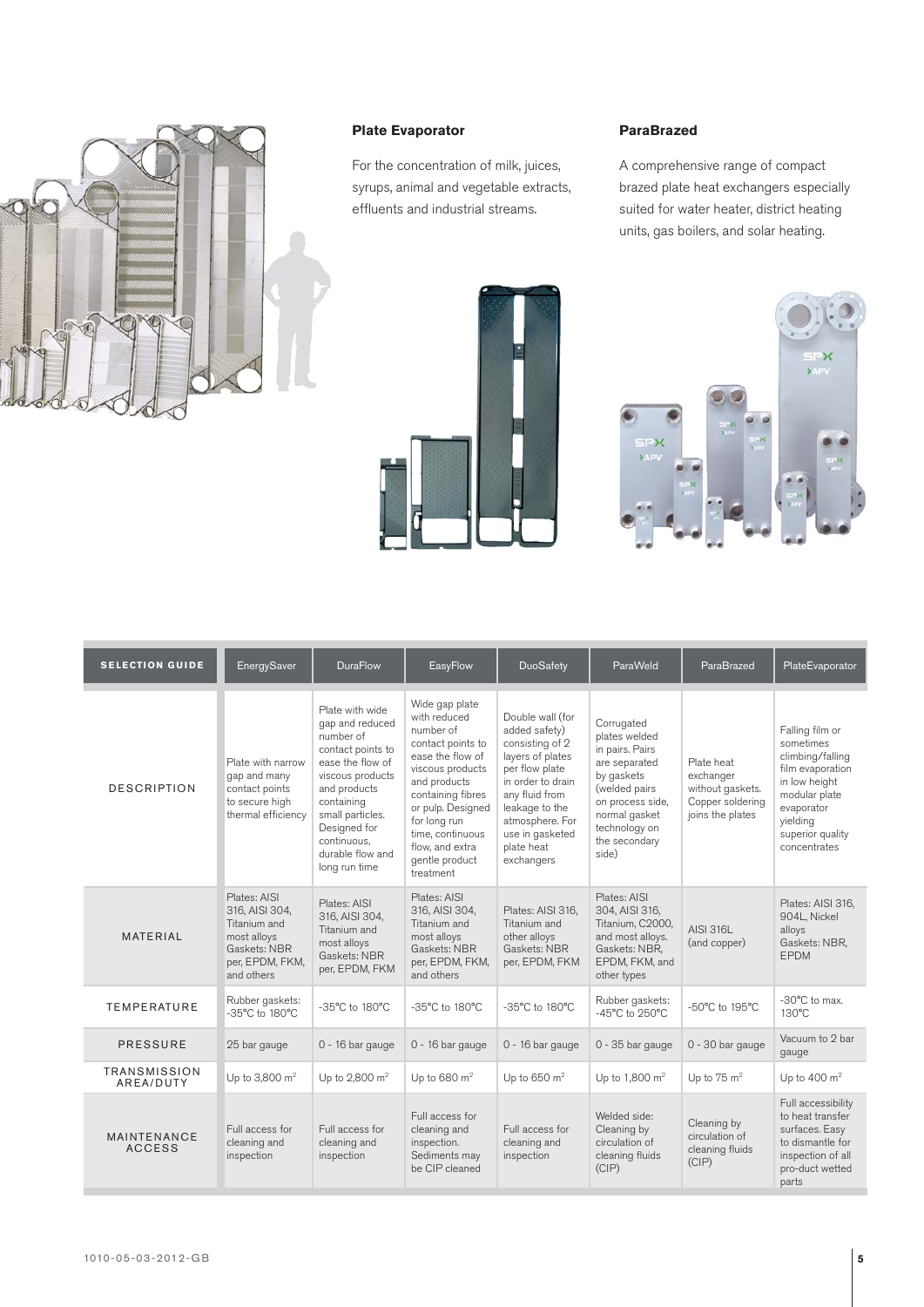# Welded Plate Heat Exchangers for High Temperature and Pressure

### **Hybrid**

Fully-welded plate heat exchanger for heating, cooling, condensing and evaporating. Typically used for high temperature and high pressure duties, e.g. in power, chemical and sugar industries.







| <b>SELECTION GUIDE</b>       | ParaTube                                                                                                                                                           | <b>Hybrid</b>                                                                                                                                                                                                                                                                    | <b>District Heating</b><br><b>Unit</b>                                                                                                                                                                              | Compakva                                                                                                                     | <b>Water Desali-</b><br>nation Unit                                                                                                           |
|------------------------------|--------------------------------------------------------------------------------------------------------------------------------------------------------------------|----------------------------------------------------------------------------------------------------------------------------------------------------------------------------------------------------------------------------------------------------------------------------------|---------------------------------------------------------------------------------------------------------------------------------------------------------------------------------------------------------------------|------------------------------------------------------------------------------------------------------------------------------|-----------------------------------------------------------------------------------------------------------------------------------------------|
| <b>DESCRIPTION</b>           | Tubular heat exchanger<br>with corrugated tubes<br>or straight tubes.<br>Available types include:<br>Double tube, Triple tube,<br>Quadruple tube or Multi-<br>tube | A fully-welded, gasket<br>free heat exchanger<br>combining highly efficient<br>plates and a strong<br>vessel construction.<br>The asymmetric and<br>flexible design allows<br>extremely low pressure<br>drop if required. Can be<br>fully customized to meet<br>individual needs | Modular installation<br>mounted on a skid<br>consisting of heat<br>exchangers together<br>with pumps, valves,<br>instruments, safety<br>equipment and<br>automation such as<br>PLC and / or frequency<br>converters | For heating of domestic<br>tap water and for direct<br>and indirect heating                                                  | The water desalination<br>unit is a single stage<br>plate type based<br>evaporator and<br>condenser, separated by<br>stainless steel demister |
| <b>MATERIAL</b>              | AISI 304L, AISI 316L,<br>Duplex SAF 2205, SAF<br>2507, and other alloys                                                                                            | Plates: AISI 316L or most<br>alloys.<br>Vessel: AISI 316L or<br>carbon steel                                                                                                                                                                                                     | Plate heat exchanger<br>types: Gasketed, brazed,<br>plate and shell Pipes<br>& fittings: According to<br>customers specifications                                                                                   | Stainless steel AISI 316<br>and red bras                                                                                     | Plates (evaporator and<br>condenser): Titanium<br>Vessel: AISI 316L, with<br>SMO 254 reinforcement                                            |
| <b>TEMPERATURE</b>           | -30°C up to 300°C                                                                                                                                                  | -200°C to 400°C                                                                                                                                                                                                                                                                  | Up to 200°C                                                                                                                                                                                                         | Up to 130°C                                                                                                                  | Jacket water:<br>70°C -90°C, Also<br>available for steam<br>injection<br>Sea water: 0°C - 32°C                                                |
| <b>PRESSURE</b>              | 0 up to 100 bar gauge                                                                                                                                              | 0 to 40 bar gauge                                                                                                                                                                                                                                                                | 10 to 25 bar gauge                                                                                                                                                                                                  | Up to 16 bar gauge                                                                                                           | 0 up to 16 bar gauge                                                                                                                          |
| TRANSMISSION<br>AREA/DUTY    | Up to 73 m <sup>2</sup> in one<br>standard module                                                                                                                  | Up to 1,800 m <sup>2</sup> per unit                                                                                                                                                                                                                                              | Up to 50 MW                                                                                                                                                                                                         | 1-8 homes                                                                                                                    | Up to 35 m <sup>3</sup> /h                                                                                                                    |
| MAINTENANCE<br><b>ACCESS</b> | Full inspection on<br>product side in all<br>versions.<br>Further cleaning by<br>circulation of cleaning<br>fluids (CIP)                                           | Full accessibility for<br>cleaning and inspection<br>without removal of piping.<br>Further cleaning by<br>circulation of cleaning<br>fluids (CIP)                                                                                                                                | All vital components are<br>easily exchangeable                                                                                                                                                                     | The plate heat exchanger<br>is bolted together<br>enabling easy cleaning<br>and replacement. Can be<br>extended if necessary | Full access for cleaning<br>and inspection                                                                                                    |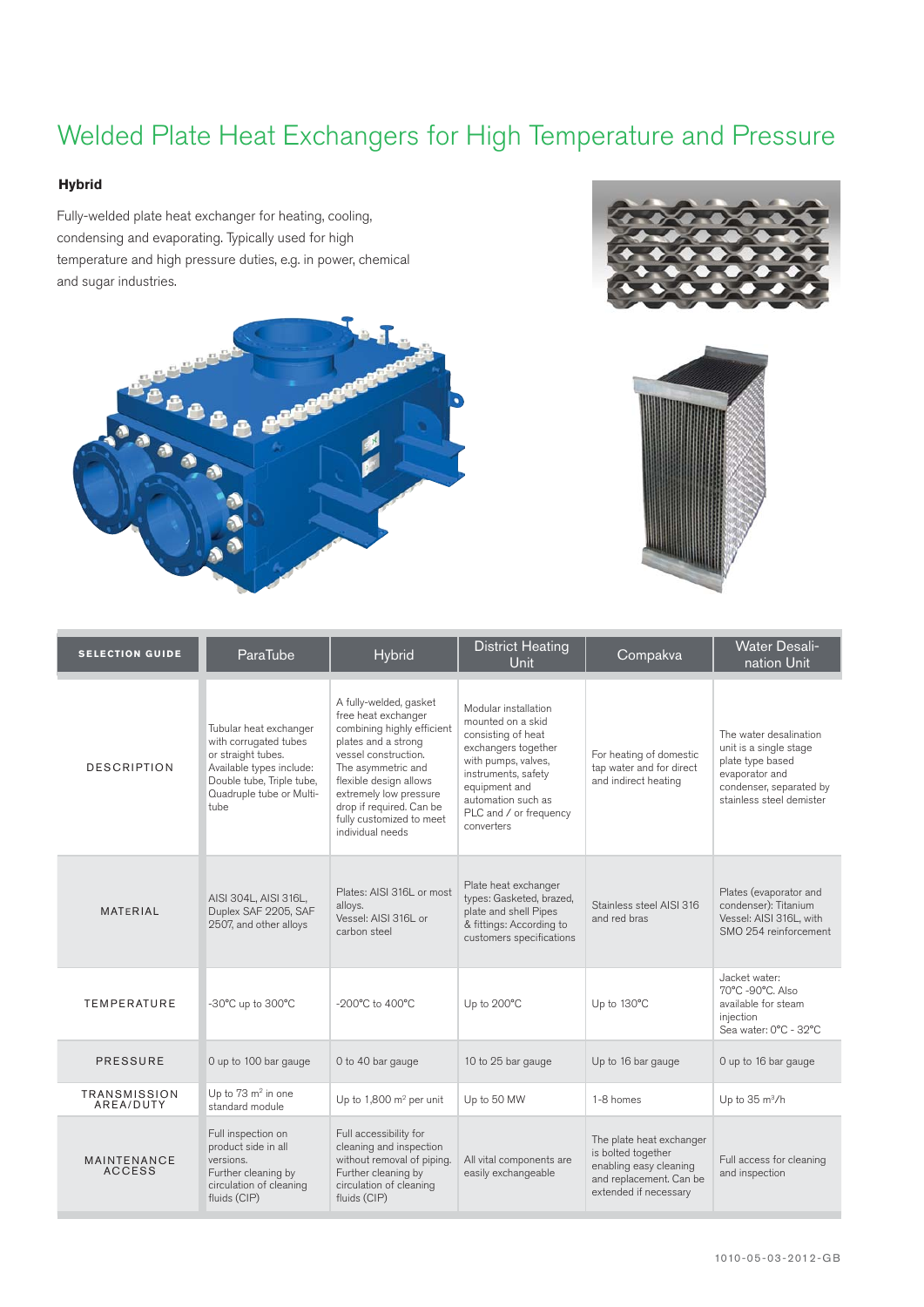# Tubular Heat Exchangers for Food and Beverage Applications

#### **ParaTube**

For single or multi-purpose product processing. Excellent for food and beverage applications processing products with particles, products sensitive to texture changes and high viscosity products.



# Ready to Install Solutions

### **District Heating and Cooling Unit**

Standard designed prebuilt units for central heating, central cooling and hot tap water. Designed for easy and timesaving installation and commissioning.



### **Water Desalination Unit**

For the desalination of sea water, the production of potable water and fresh utility water.



# **Compakva**

A range of small and compact water heaters and district heating units characterized by innovative technology and design. For heating of domestic tap water and for direct and indirect heating.



#### Certification – a global platform

APV heat transfer solutions meet the pressure equipment requirements in Europe, Asia and Americas. They are produced in accordance with the European Pressure Equipment Directive (PED 97/23/EU) and are CE marked accordingly. They can be delivered according to GB standards and comply with ASME U-Stamp and National Board Certification. APV sanitary heat exchangers comply with international hygienic standards including 3A and FDA. Our main production facilities are certified in accordance with the EN ISO 9001 quality assurance standard, and selected sites hold the ISO 3834 Welding Workshop Approval. We are well experienced in working with notified bodies including par example DNV, ABS, BV, GL, Lloyds, CCS, and others. In addition, we hold the Russian GOST/TR approval.